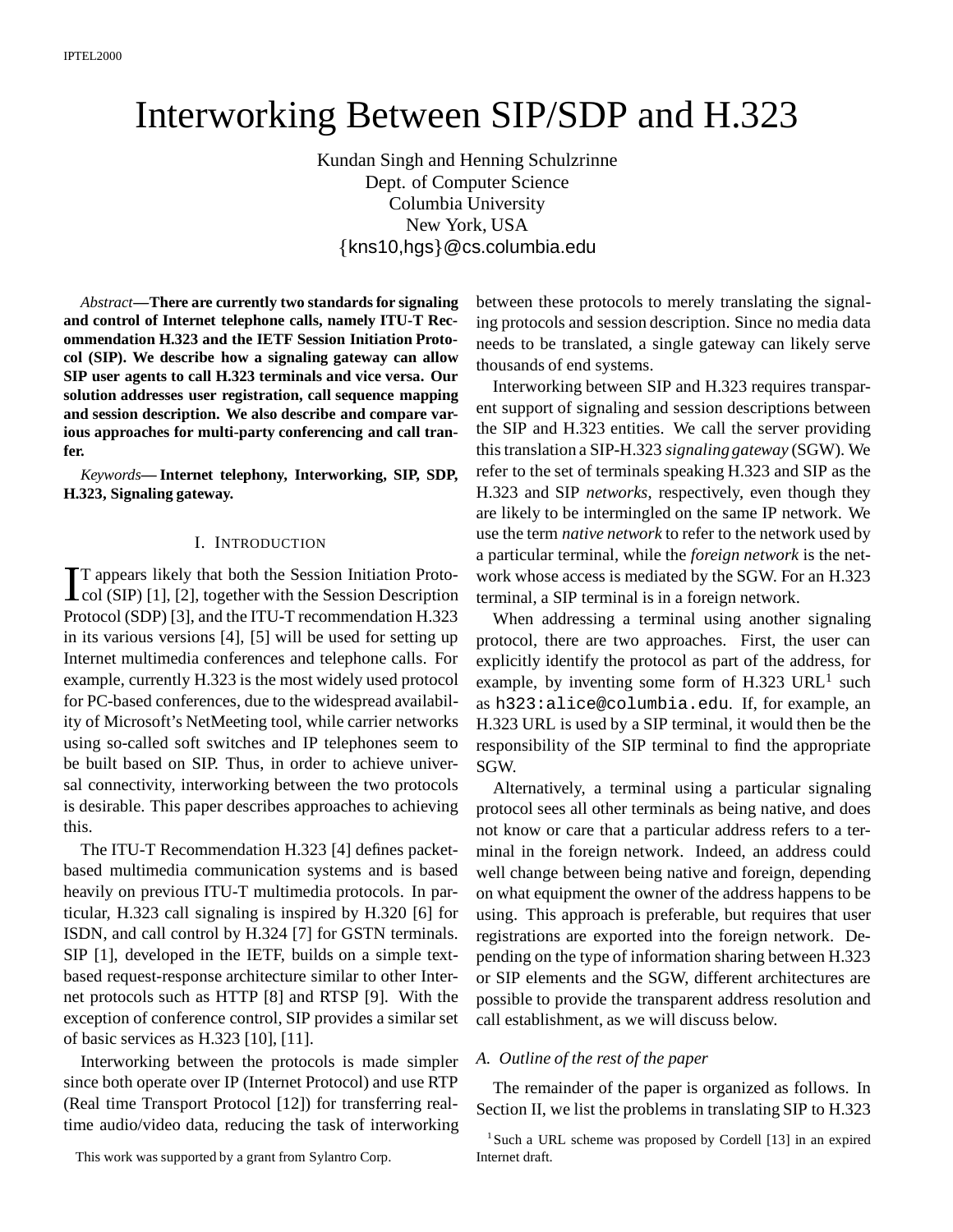and vice versa. Section III describes and compares different approaches to address user registration. In Section IV, we describe a mechanism to map SIP addresses to H.323 addresses. Call sequence mapping between SIP and H.323 is described in Section V. Section VI gives an insight into translating multi-party conferencing and call transfer. Finally, we describe our current implementation and future work in Section VIII.

## II. BACKGROUND

# *A. Protocol overview*

H.323 includes various other subprotocols: H.225.0 [14] for connection setup and media transport (RTP), resource access and address translation, H.245 [15] for call control and capability negotiation, H.332 [16] for large conferences, H.235 [17] for security, H.246 [18] for interoperability with the PSTN, H.450. $x$  [19], [20], [21] for supplementary services like call transfer.

In H.323, a simple call is established as follows. If a user (say Alice) wants to talk to another user (Bob), Alice first sends an admission request to its gatekeeper. The *gatekeeper* acts as a management entity in H.323, which grants access to resources, controls bandwidth and maps user names to IP addresses, among other things. The gatekeeper finds out the IP addresses at which Bob can be reached and informs Alice. After that, Alice establishes a TCP connection to the IP address of Bob. This is followed by ISDN-like *call signaling* procedure. Alice sends a Q.931 [22] SETUP message and Bob responds with a Q.931 CONNECT message. Once the first stage of Q.931 signaling is complete, H.245 takes over. H.245 messages are used to negotiate terminal capabilities, i.e., the support for various audio/video algorithms. The H.245 OpenLogicalChannel procedure is used for opening different unidirectional media channels. A *media channel* is defined as a pair of UDP channels, one for RTP and the other for RTCP. Audio and video packets are encapsulated in RTP and sent from one end system to the other. Depending on the version of H.323, Q.931 and H.245 steps can be combined in various ways.

SIP sets up calls with an INVITE message and a response from the called party. Both INVITE and the response contain a *session description* indicating terminal capabilities, typically, but not necessarily, encoded using SDP. Proxy and redirect servers are responsible for translating between user names and the called party's IP address.

# *B. Call setup translation*

Three pieces of information are needed for establishing an call between two endpoints, namely the signaling destination address, local and remote media capabilities, and local and remote media transport addresses at which the endpoint can receive the media packets. In H.323, this information is spread over different stages of the call setup, while SIP conveys it in an INVITE message and its response.

Translating a SIP call to an H.323 call is straightforward. The SGW gets all three pieces of information in the SIP INVITE message and can split it across multiple stages of the H.323 call establishment. However, in the reverse direction, from H.323 to SIP, the different stages of H.323 call establishment have to be merged into a single SIP INVITE message. We describe and compare various approaches in Section V. The H.323v2 (version 2.0) Fast Connect procedure is a step towards simplifying the multistage signaling of H.323. However, it is optional and an H.323v2 entity is required to support the traditional multistage signaling. Thus, we describe call setup both with and without Fast Connect.

# *C. User registration*

SIP-H.323 translation also has to solve the user registration problem. User registration involves mapping of user names, phone numbers or some other humanunderstandable identifier such as email addresses to network addresses. By allowing users to be reached by location-independent identifiers, User registration provides personal mobility. For instance, a call destined at *sip:bob@mydomain.com* reaches user Bob no matter what IP address he might currently be using.

In SIP, proxy and redirect servers access a location server, often a registrar that receives user registration information. A server at *mydomain.com* will map all the addresses of the form *sip:xyz@mydomain.com* to the appropriate IP addresses, depending on where *xyz* is currently logged in. In H.323, the same functionality is performed by the H.323 gatekeeper. The SGW should use the user registration information available in both networks to resolve a user name to an IP address. The SGW can contain a SIP registrar server, an H.323 gatekeeper or neither, as discussed in Section III.

# *D. Session description*

An SGW also must map session descriptions between the two signaling protocols. H.323 uses H.245 for session description. H.245 can negotiate media capabilities, provide conference floor control, and establish and tear down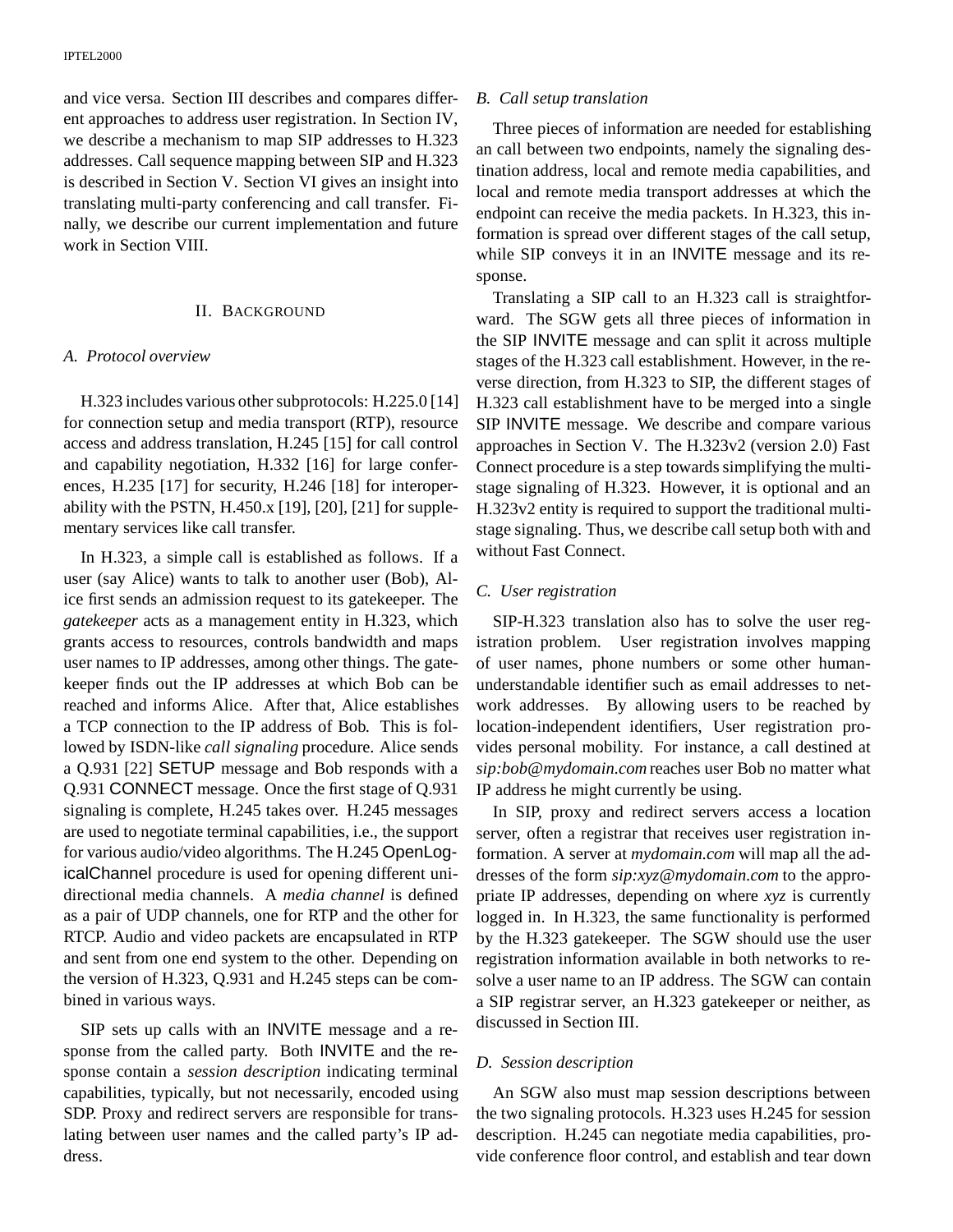media channels. In H.245, media capabilities are described as a set of capability descriptors, listed in decreasing order of preference. A *capability descriptor*, also called a simultaneous capability set, is a set of alternative capability sets, where each alternative capability set contains a list of algorithms, only one of which can be used at any given time. For instance, a capability descriptor  $\{[a_1, a_2][v_1, v_2][d_1]\}$ has three alternative capability sets:  $[a_1, a_2]$ ,  $[v_1, v_2]$ , and  $[d_1]$ . It indicates that the terminal can support audio, video and data simultaneously. Audio can use either codec  $a_1$  or  $a_2$ , video codec  $v_1$  or  $v_2$ , and data format  $d_1$ .

SIP can, in principle, use any session description format. In practice, however, SDP is used exclusively. SDP lists media types and the supported encodings for each. Unlike H.245, SDP cannot express cross-media or intermedia constraints, however. For example, SDP cannot indicate that for a particular media type, the other side can only choose subset  $A$  or subset  $B$  of the listed codecs, but not codecs from both subsets. Similarly, SDP cannot express that certain audio codecs can only be used in conjunction with certain video codecs.

Thus, a SIP media capability can be easily described in H.245, however the reverse is more complicated. One approach is to carry multiple SDP messages in the message body of SIP INVITE requests and responses, using the "multipart" content type. Each SDP message then represents one capability descriptor of the H.245 capability set. In Section V we describe how sending multiple SDP messages can be avoided.

## *E. Multi-party conferencing*

Ad-hoc conferencing among SIP and H.323 end systems is not possible without modifying one or both of these protocols. Ad hoc conferencing is defined as the one in which the participants do not know in advance whether the call will be point-to-point (two-party) or multi-party. The participants can switch from a point-to-point call to a multiparty conference or vice-versa during the call. It is possible for the participants to invite a third party in the conference or for the third party to join the conference. Both SIP and H.323 individually support ad hoc conferencing. In SIP, conference topology can be a full mesh with every participants having a signaling relationship with every other participant or a centralized bridged conference (star topology) in which every participant has a signaling relationship with the central conference bridge [23], [24]. It is possible to switch from a mesh to a bridged conference. In H.323, conferences are managed by central entity called a *Multipoint Controller* (MC). An MC can be part of an H.323 terminal, gateway, gatekeeper, or MCU (Multipoint Control Unit). H.323 conferences have inherently a star

topology with every participant having an H.245 control channel with the MC. The MC is responsible for deciding the common media capabilities for the conference, conference floor control, and other conferencing functions. All the participants are required to obey the media capabilities given by the MC. Because of the difference in the topology of the conferences in the SIP and H.323 (star like in H.323 and full mesh or star like in SIP), the transparent support of multiparty conferencing cannot be achieved without modifying the protocols. However, with some simplifying assumptions, basic conferences can be set up, as described in Section VI.

# *F. Call services*

Advanced call services like call forwarding and call transfer are supported by both SIP and H.323. H.323 uses H.450.x for these supplementary services. SIP has support for blind transfer, operator assisted transfer, call forwarding, call park and directed call pickup [23]. These services are not yet widely deployed, so that translation is not critical at this moment. Section VI describes some of the issues related to this.

# *G. Security and quality of service*

Other problems in SIP-H.323 translation include security and quality of service (QoS). Both, SIP and H.323, individually support these. However, translating from the open architecture of SIP, where security and QoS is independent of the connection establishment, to H.323, where security and QoS go hand-in-hand with the call establishment, remains an open issue.

## III. ARCHITECTURE FOR USER REGISTRATION

In this section, we describe different architectures for user registration and address resolution. *User registration servers* are the entities in the network which store user registration information. SIP registrars and H.323 gatekeepers are user registration servers. It simplifies locating users independent of the signaling protocol if the SGW has direct access to user registration servers. The user registration server forwards the registration information from one network, to which it belongs, to the other.

# *A. Signaling gateway contains SIP proxy and registrar*

Our first approach combines an SGW with a SIP registrar and proxy server, as shown in. Fig. 1(a). In this approach the registration information is maintained by the H.323 gatekeeper(s). Whenever the SIP registrar receives a SIP REGISTER request, it generates a registration request (RRQ) to the H.323 gatekeeper, translating a SIP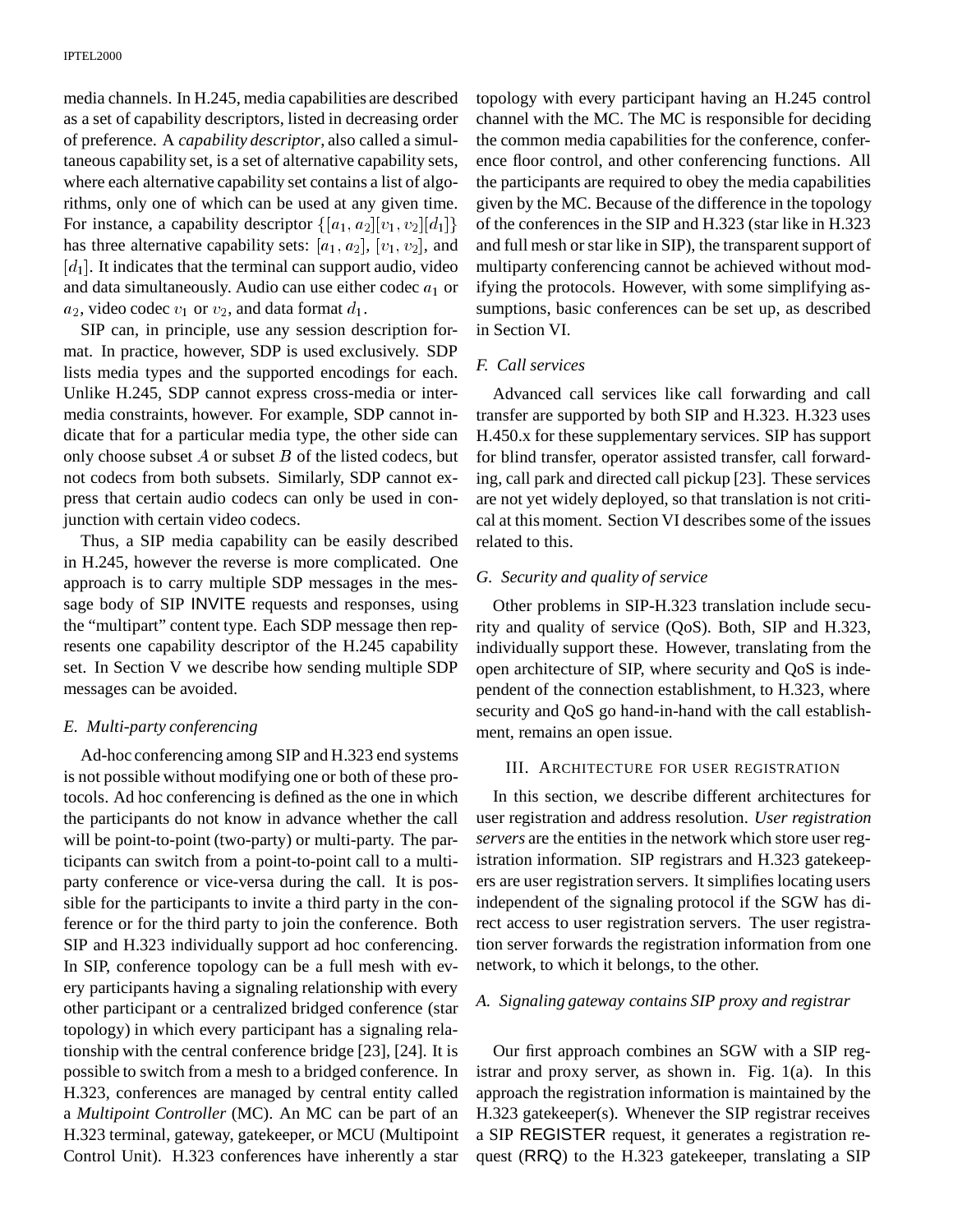

Fig. 1. Architectures for user registration

URI into H.323 Alias Address. H.323 users register via the usual H.225.0 procedure. Since the SIP registration information is also available through the H.323 gatekeeper(s), any H.323 entity can resolve the address of SIP entities reachable via the SIP server/signaling gateway. In the other direction, if a SIP user agent wants to talk to another user, who happen to reside in the H.323 network, it sends a SIP INVITE message to the SIP server. The SIP server multicasts H.323 location requests (LRQ) to the H.323 gatekeepers. The gatekeeper to which the H.323 user is registered responds with the IP address of the H.323 user. Once the SIP server knows that the address belongs to the H.323 world, it can route the call to the destination.

One drawback of this approach is that the H.323 gatekeepers are burdened with all the registrations in the SIP network.

This approach only makes those SIP addresses handled by the registrar available to the H.323 zone. Typically, a registrar is responsible for a single domain, e.g., columbia.edu. Thus, each H.323 zone would have to have an SGW. If an H.323 user wants to call a SIP terminal, first the H.323 terminal locates, using DNS TXT records,  $[25, p. 57]$  the appropriate gatekeeper<sup>2</sup>, which in turn uses the registration information conveyed by the SGW to discover that this address is actually located in the SIP network.

#### *B. Signaling gateway contains an H.323 gatekeeper*

This architecture, shown in Fig. 1(b) is similar to the previous approach except that the SIP proxy server maintains the user registration information from both networks. Any H.323 registration request received by the H.323 gatekeeper is forwarded to the appropriate SIP registrar, which thus stores the user registration information of both the SIP and H.323 entities.

To the SIP terminal, H.323 terminals simply appear as SIP URLs within the same domain. (See Section IV on how H.323 addresses are translated to SIP URLs.) If an H.323 entity wants to talk to a user who happens to reside in the SIP network, it sends an admission request (ARQ) to its gatekeeper. The gatekeeper multicasts the location request (LRQ) to all the other gatekeepers. The GK-SGW server captures the request and tries to find out if the address belongs to a SIP user. It does so by sending a SIP OPTIONS request, which does not set up any call state. If the address is valid in the SIP network and the user is currently available to be called, the SGW responds with the location confirmation (LCF), letting the H.323 terminal know that the destination is reachable.

This approach has the similar drawback as the previous approach (Section III-A) in that the proxy has to store all H.323 registration information.

However, this approach has the advantage that even if some H.323 gatekeepers are not equipped with a SGW, the address resolution works: If an H.323 gatekeeper cannot resolve a called address, it multicasts a location request (LRQ) to the other gatekeepers in the network. As long as at least one H.323 gatekeeper exists with the SIP-H.323 signaling translation capability, the SIP user can be located from the H.323 network. Note that the previous approach (Section III-A) required that all the SIP registrars/proxy servers must be equipped with SGWs.

# *C. Signaling gateway is independent of proxy or gatekeeper*

In the third approach, shown in Fig.  $1(c)$ , the signaling gateway is not colocated with either an H.323 gatekeeper or an SIP proxy server. User registration is done independently in the SIP and H.323 networks. However, when a call reaches the SGW, the SGW queries the other network for user location. Here, we assume that the SGW is capable of interpreting and responding to the location request (LRQ) from the H.323 network.

The address resolution mechanism works as follows. Suppose the SIP user Sam wants to talk to Henry, an H.323 user. Henry has registered with its own gatekeeper in the H.323 network and the gatekeeper knows Henry's IP address, conveyed via RRQ. When Sam contacts the SIP proxy with Henry's name, the SIP proxy has no registration for Henry, but is configured to contact the SGW in case the called party is in the H.323 network. The SGW,

<sup>&</sup>lt;sup>2</sup>It is not clear how widely implemented this approach is.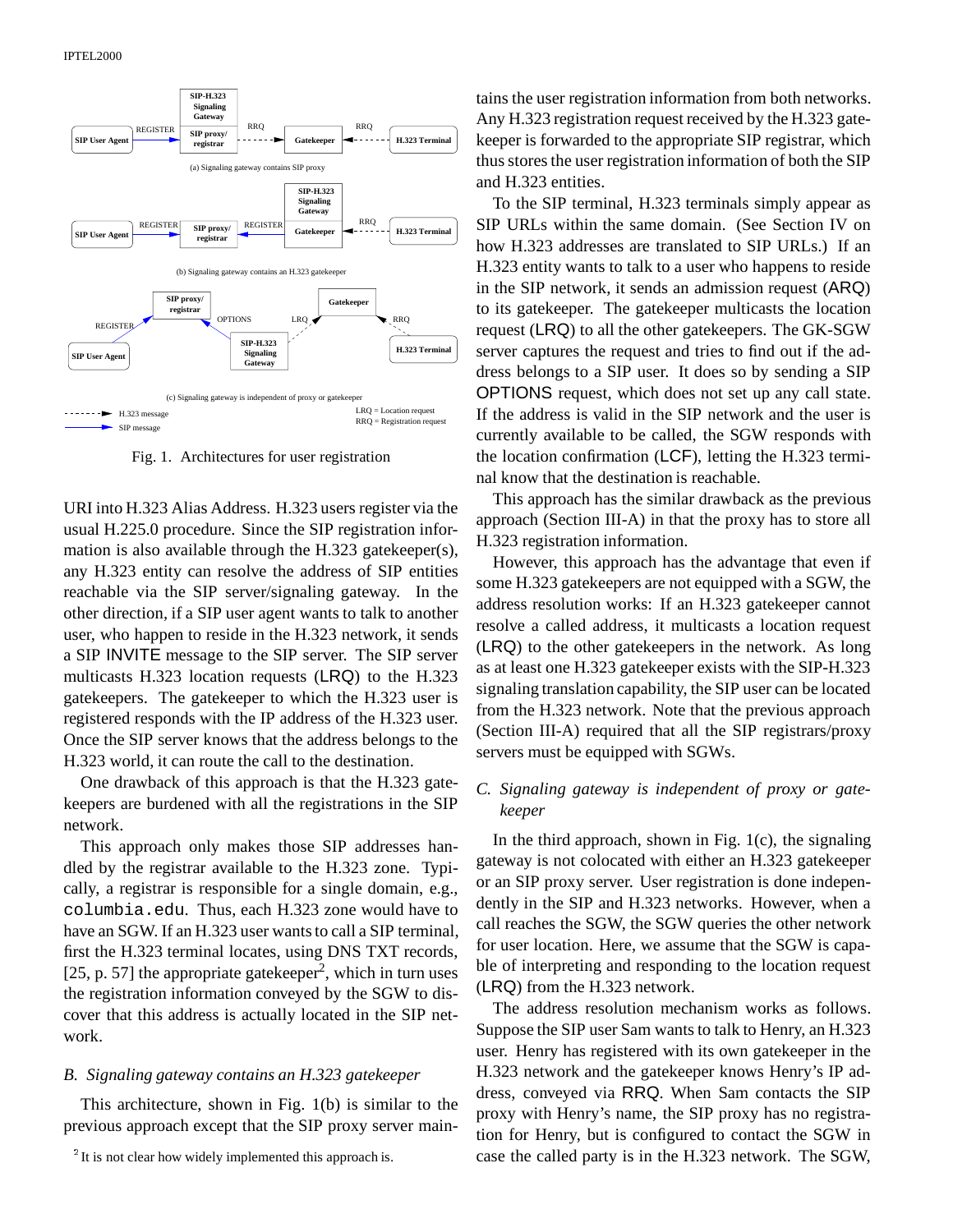in turn, multicasts the location request (LRQ) for Henry to all gatekeepers. If there is no positive response from the gatekeepers of the H.323 network within a timeout period, the SGW concludes that the address is not valid in the H.323 network and the branch fails.

In the other direction, Henry sends an admission request (ARQ) to its gatekeeper. Since this gatekeeper does not have the address mapping for Sam, it multicasts the location request (LRQ) for Sam to the other gatekeepers in the network. In addition, the SGW is tuned to receive the LRQ. The SGW then uses the SIP OPTIONS request (as in Section III-B) to find out if Sam is available in the SIP network and informs the GK if the request succeeds. This is followed by H.323 call establishment between Henry and the SGW and a SIP call between the SGW and Sam.

The SGW should support direct H.323 connections. For instance, a SIP user (Sam) should be able to call an H.323 user (Henry) through the signaling gateway (say sip323.columbia.edu) by placing a call to sip:henry@sip323.columbia.edu. Similarly, the H.323 user should be able to reach a SIP user (sip:sam@mydomain.com) by establishing a Q.931 TCP connection to the signaling gateway and providing the destination address or the remote extension address in the Q.931 SETUP message as sip:user1@mydomain.com. The direct connection does not involve user registration and the caller is expected to know that the destination is reachable via the signaling gateway.

#### IV. ADDRESS TRANSLATION

While user registration exports identities into the foreign network, address translation is performed by the SGW to create valid SIP addresses from H.323 addresses and vice versa. In SIP, addresses are typically SIP URIs of the form sip:*user@host*, where *user* names can also be telephone numbers. However, SIP terminals can also support other URLs schemes, for example "tel:" URLs for telephone numbers [26] or H.323 URLs [13]. Generally, SIP terminals proxy calls to their local server if they do not understand the particular URL scheme, in the hope that the server can translate it.

In H.323, addresses (ASN.1 AliasAddress) can take many forms, including unstructured identifiers (h323-ID), E.164 (global) telephone numbers, URLs of various types, host names or IP address, and email addresses (email-ID). Local user names and host names appear to be most common. For compatibility with H.323 version 1.0 entities, the h323-ID field of H.323 AliasAddress must be present.

For SIP-H.323 interoperability, there should be a consistent and unique way of mapping a SIP URI to an H.323 address and vice-versa. Translating a SIP URI to an H.323 AliasAddress is easy: We simply copy the SIP URI verbatim into the h323-ID. The user and host parts of SIP-URI are used to generate an email identifier, "*user*@*host*", which is stored in the email-ID field of AliasAddress. The transport-ID parameter is copied from the host part of SIP-URI if the latter is given numerically. The e164 field is extracted from the user part of SIP address if it is marked as a telephone number.

Translating an H.323 AliasAddress to a SIP address is more difficult since multiple representations (e.g., e164, url-ID, transport-ID) need to be merged into a single SIP address. In the easiest case, the alias contains a url-ID with a SIP URI, in which case it is simply copied into the SIP message. Otherwise, if the h323-ID can be parsed as a valid SIP address (e.g., "Alice <sip:alice@host>" or "alice@host") it is used. Next, if the transport-ID is present and it does not point to the SGW itself, then it forms the host and port portions of the SIP URI. Finally, if the H.323 alias has an email-ID, it is used in the SIP URI prefixed with "sip:" URI scheme.

Note that the translated address may not necessarily be valid. On the H.323 side, it may be desirable to configure a gatekeeper to route all calls that are not resolvable within the H.323 network to the SGW, which would then attempt a translation to a SIP URI. This would allow H.323 terminals to reach any SIP terminal, even those not crossregistered.

#### V. CONNECTION ESTABLISHMENT

Once the user knows that the destination is reachable via the signaling gateway, the connection is established. A point-to-point call from Alice to Bob needs three cruicial pieces of information, namely the logical destination address  $(A)$  of Bob, the media transport address  $(T)$  at which each of the users is ready to receive media packets (RTP/RTCP) and a description of the media capabilities  $(M)$  of the parties. Alice should know  $A, T$  and  $M$  of Bob and Bob needs to know Alice's  $T$  and  $M$ . The difficulty in translating between SIP and H.323 arises because  $A, M$ , and  $T$  are all contained in the SIP INVITE request and its response, while H.323 may spread this information among several messages.

#### *A. Using H.323v2 Fast Connect*

If the H.323v2 Fast Connect procedure is available, the protocol translation is simplified because fast start establishes call in a single stage, with a one-to-one mapping between H.323 and SIP call establishment messages. Both the H.323 SETUP message with fast start and the SIP IN-VITE request have all three components. If the call suc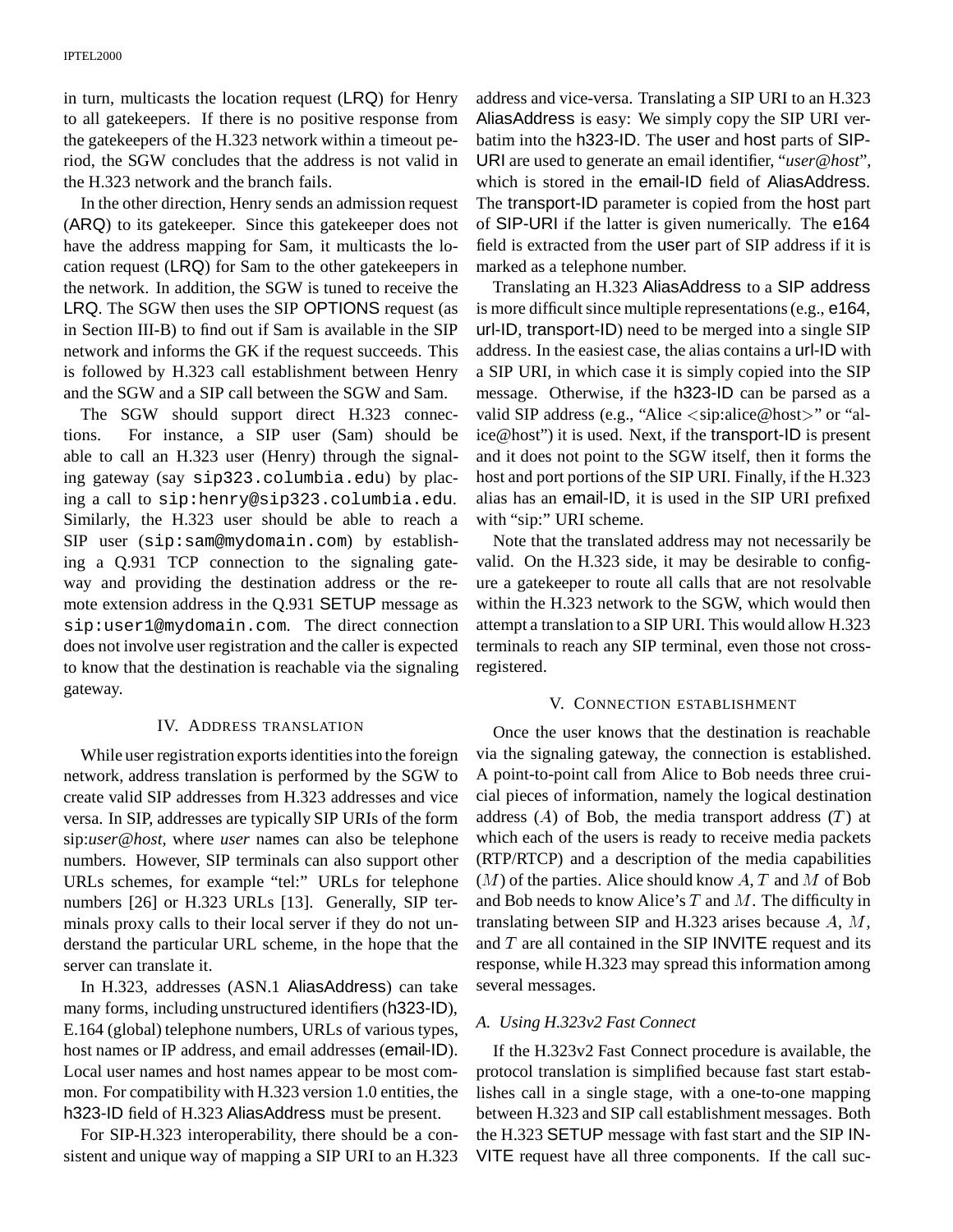ceeds, both the H.323 CONNECT message with Fast Connect, and the SIP 200 response, including the session description, have the required components  $(M \text{ and } T \text{ of the})$ call destination).

Since Fast Connect is optional in H.323v2, an H.323 entity must be able to handle calls without the Fast Connect feature for backward compatibility. In particular, the SGW must accept a non-Fast Connect call from the H.323 side. In the other direction, the SGW should try to use H.323v2 Fast Connect, but must be prepared to switch to the multistage call establishment procedure if the response from the H.323 entity indicates that this is not supported.

#### *B. Call translation without using Fast Connect*

Translating a SIP call to an H.323 call is straightforward even without Fast Connect. The SGW uses A, M and T for the Q.931 and H.245 phases. The responses from the H.323 side are collated and forwarded to the SIP side, as shown in Fig. 2.



Fig. 2. Call from SIP terminal to H.323 terminal without Fast Connect

A multi-stage H.323 call can be translated to a SIP call in a variety of ways. One obvious approach is to accept the H.323 call without informing the SIP user agent. The H.323 call proceeds between the H.323 terminal and the SGW as if the SGW is just another H.323 terminal. The signaling gateway may get the media capabilities of the SIP user agent using the SIP OPTIONS message. Media capabilities of the H.323 terminal are obtained via H.245

capability negotiation. Once the logical channels are established from the SGW to the H.323 terminal, the SGW knows  $M$  and  $T$  and can place a SIP call by sending an IN-VITE. The media transport address from the 200 response is conveyed to the H.323 terminal while acknowledging the OpenLogicalChannel requests of the H.323 terminal.

While this approach is pretty simple, it has the disadvantage that the SGW accepts the call without even asking the actual destination, leading to caller confusion if the SIP destination is not reachable.

This problem can be solved if the SGW sends a SIP IN-VITE without session description or a session description without media transport information when receiving the Q.931 SETUP message from the H.323 terminal. Only after the SIP user agent has accepted the call, the SGW forwards the confirmation (Q.931 CONNECT) to the H.323 terminal. The rest of the call establishment proceeds as before, except that the SIP OPTIONS message is not needed because the 200 response from the SIP user agent describes the media capabilities.

The media capabilities of the H.323 terminal are received in the H.245 TerminalCapabilitySet message and are forwarded to the SIP user agent as part of the ACK message or via an additional INVITE. The media capabilities of the SIP user agent are found in the session description of the 200 response to the INVITE request.

The different interpretations of media capabilities by H.245 and SDP potentially causes problems during the call. In SDP, a receive media capability of G.711 and G.723.1 means that the sender can switch between these algorithms at any time during a call without explicitly informing the receiver. However, in H.245, the sender chooses an algorithm from the capability set of the receiver and explicitly opens a logical channel for that algorithm. The sender cannot switch dynamically to another algorithm without informing the receiver. The sender has to close the previous logical channel and re-open it with new algorithm. Alternatively, the receiver can use H.245 ModeRequest to request the sender to use a different algorithm.

This problem can be addressed by having the RTP/RTCP packets from SIP to H.323 be intercepted by the SGW. If the SGW detects a change in coding algorithm, it initiates the required H.245 procedures. However, this approach is not advisable, as it scales poorly.

Another approach limits the media description sent to the SIP side to only one algorithm per media (or per alternative capability set). This can be achieved by maintaining a maximal intersection of the SIP and H.323 terminal capability sets. A maximal intersection of two capability sets is a capability set which is a subset of both the capability sets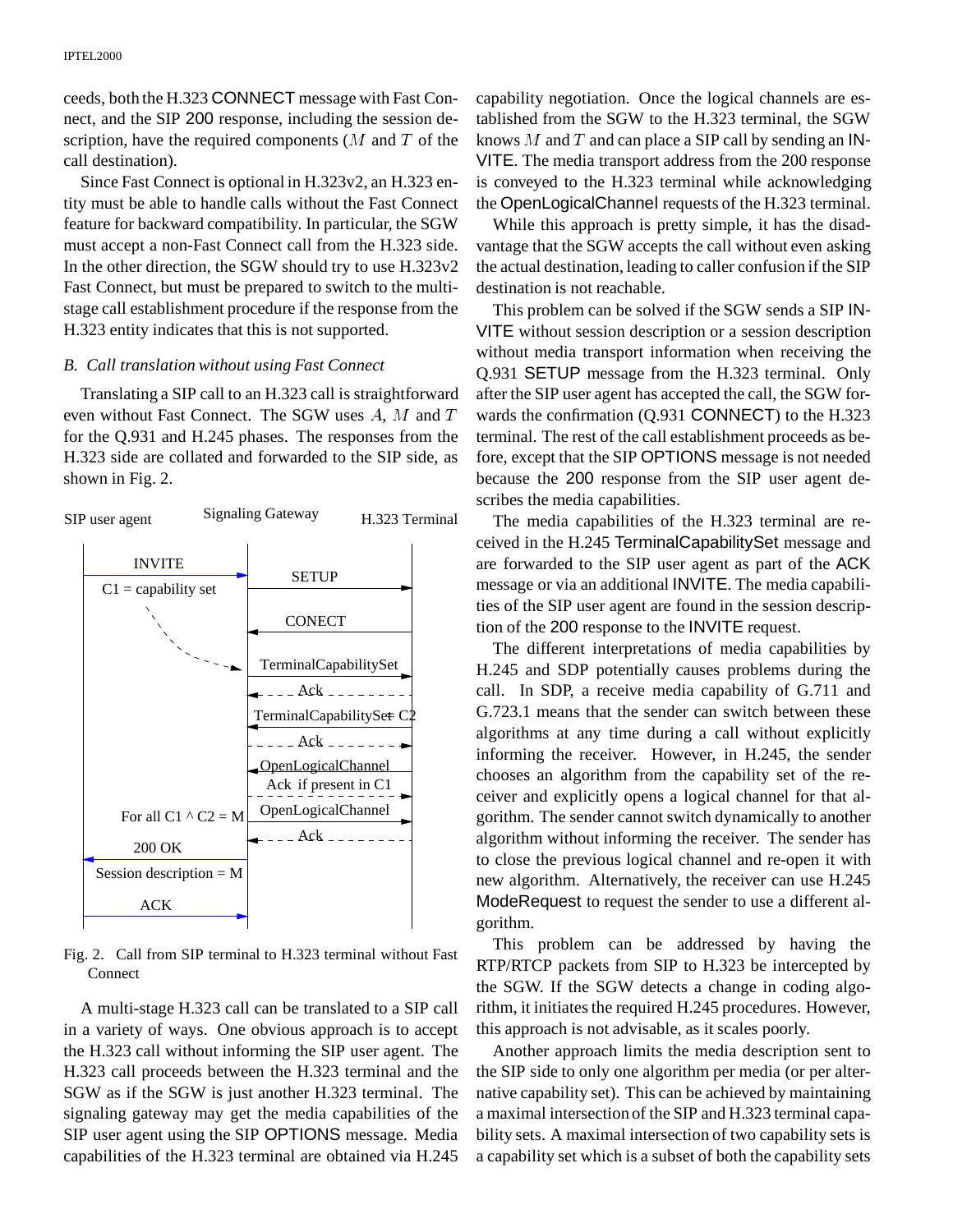and no other superset is a subset of those capability sets. The operating mode, that is, the selected algorithms for the call, is derived from the intersection of the two capability sets by selecting one algorithm per alternative capability set. If the SIP side sends additional INVITE requests during the call to change media parameters, the SGW simply recalculates the operating modes.

H.323 Terminal Signaling Gateway SIP user agent



Fig. 3. Call from H.323 to SIP terminal call without Fast Connect

Finding maximal intersection of capability sets is described in [27]. As an example, let the SIP capability set be  $\{[PCMU, PCMA, G.723.1][H.261]\}$  and H.323 capability set be  $\{[PCMU, PCMA, G.729][H.261]\}$  ${[G.723.1][H.263]}$  (i.e., the SIP user can support PCMU, PCMA or G.723.1 audio and H.261 video, whereas the H.323 user can support either one of the PCMU, PCMA, G.729 audio with H.261 video or G.723.1 audio with H.263 video). The maximal intersection as calculated by the SGW is  ${[PCMU, PCMA][H.261]} {[G.723.1]}$ . The signaling gateway derives an operating mode by selecting a capability descriptor from the maximal intersection and selecting one algorithm per alternative capability set (e.g.,  ${PCMU,H.261}$ . The signaling gateway conveys only the PCMU audio and H.261 video to the SIP user agent. If the SIP side sends additional INVITE with a different capability set  $({G.729, G.723.1][H.261}$ , the new maximal intersection becomes  $\{ [G.729][H.261]\} \{ [G.723.1]\}.$ The signaling gateway derives a new operating mode  $({G.729,H.261})$  and initiates the H.245 procedure to

change the PCMU audio to G.729.

## VI. TRANSLATING ADVANCED SERVICES

Both SIP and H.323 support advanced services like multi-party conferencing and call transfer. In this section we propose possible approaches for translating these services.

## *A. Multi-party conferencing*



Convention: Hn : H.323 terminals; Sm : SIP user agents

#### Fig. 4. Ad-hoc conferencing among SIP and H.323 endpoints

A transparent support for multi-party conferencing can be achieved by having the SGW mirror the endpoint(s) in each direction. Fig. 4 shows a scenario in which two H.323 terminals (H1 and H2) and two SIP user agents (S1 and S2) are involved in a conference. From the H.323 side, the signaling gateway (SGW1) looks like a single H.323 terminal. From the SIP side, the signaling gateway acts as a single SIP user agent.

This approach fails if S1 invites another H.323 user H3 via a different signaling gateway (SGW2). How will the other participants such as H2 know that H3 has joined the conference? Alternatively, if H1 invites a SIP user, S3, S2 will not know of the presence of S3. One way for the participants to know about the existence of the other participants is to rely on the RTP/RTCP packets. This goes against the idea of H.323 conferencing where H.245 messages are used to convey the existence of new participants.

We can solve this problem by forcing all invitations to pass through the SGW. Fig. 5(a) shows a conference managed by an MC where H.323 terminals are directly connected to the MC and SIP user agents are connected through signaling gateways. A SIP user agent is allowed to only invite other SIP UAs through the SGW, so that the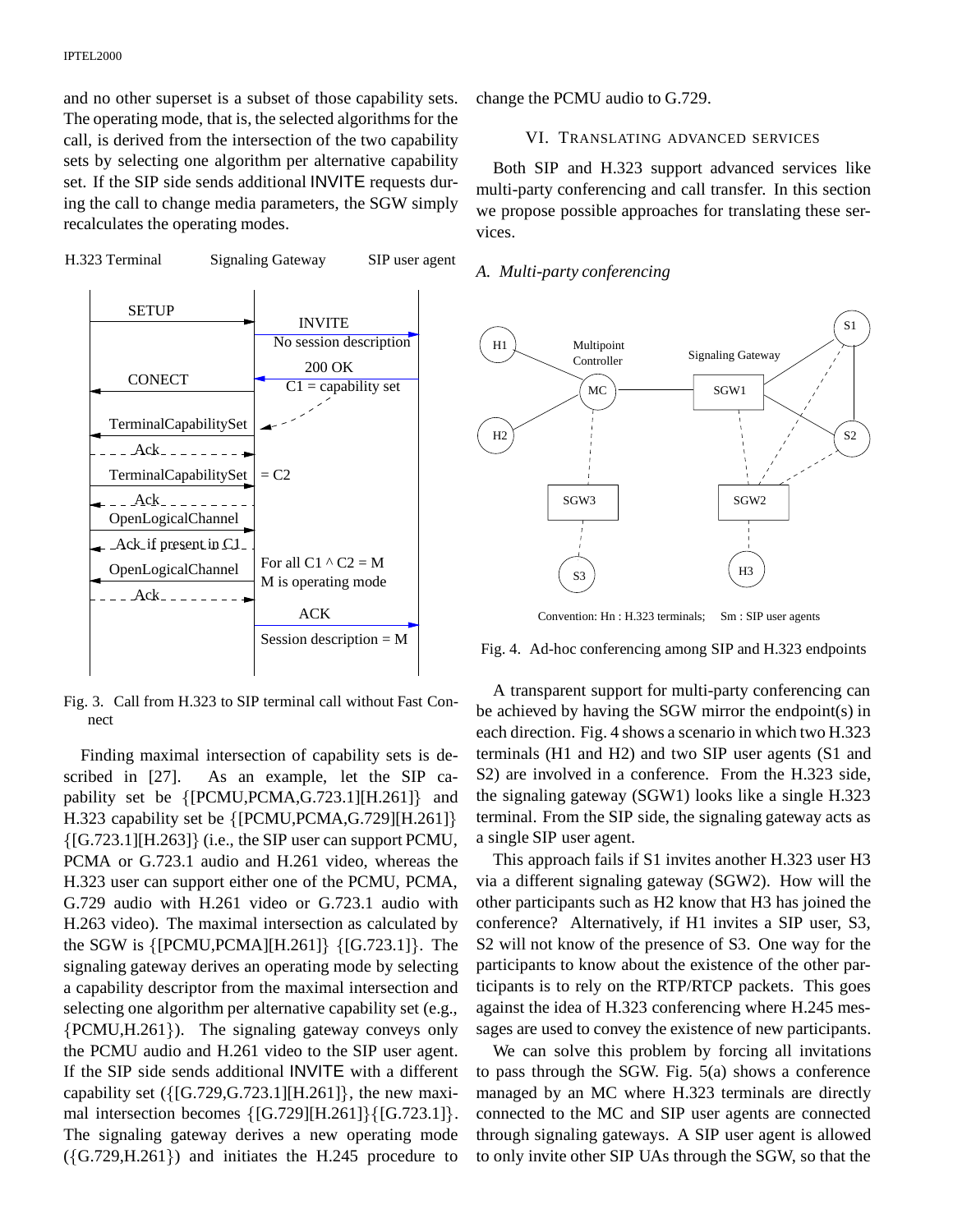SGW can update the MC state. In a SIP-centric architecture, Fig. 5(b), the H.323 terminals take part in the conference through the signaling gateways.



Fig. 5. Different conferencing architectures

We recommend a SIP-centered architecture because the SIP conferencing model is more general, allowing full mesh with distributed control or centralized bridged conferences. In general, translating services is greatly simplified if an operator adopts a primary signaling protocol, with services offered only in that protocol. Terminals using another protocol are restricted to making calls through the SGW.

Supporting H.332 loosely coupled conferences is straightforward, since SDP is used in that context.

#### *B. Call transfer*

Call transfer is one of the many supplementary services needed for internet telephony. The idea is to transfer a call between two entities (say, A and B) to a call between B and C. Fig. 6 shows the message sequence in H.323 and SIP and a possible translation when A and B are H.323 terminals and C is a SIP user agent.

A difference between SIP and H.323 arises because of the different philosophies of protocol extension. H.323 designers identify a supplementary service such as call transfer, call forwarding, call hold and define a new set of messages to accomplish it. This results in different procedures for different advanced services (e.g., H.450.2 for call transfer, H.450.3 for call diversion, H.450.4 for call hold). In SIP, crucial information needed for call services is identified and is encapsulated in new message headers (e.g., Also, Replaces, Requested-By). Different call services are then designed using these building blocks.

A number of open issues remain when translating advanced services, including whether all call parameters can be translated and how security and authentication are to be handled.



(c) Call transfer in mixed network. A and B are H.323 terminals and C is a SIP user agent.



### VII. RELATED WORK

The problem of interworking between SIP and H.323 has only recently started to attract attention, with ETSI TIPHON and ITU now likely to get involved.

Details of the SIP-H.323 interworking described here can be found in [27]. Agboh [28] and Kausar and Crowcroft [29] address the problem of interworking, but do not solve the issues of registration and media capability translation.

# VIII. CONCLUSION AND FUTURE WORK

We have described a framework for interworking between SIP and H.323. The challenges include call sequence mapping, address translation and mapping session descriptions.

Ad-hoc conferencing among SIP and H.323 participants is not possible without modifying one or both of these protocols. The problem can be made tractable by keeping an SGW aware of all call state changes.

H.323 has picked up a number of features from SIP, such as Fast Connect or, more recently, UDP-based signaling. It is possible that further convergence may occur, although not without fundamental changes to either SIP or H.323.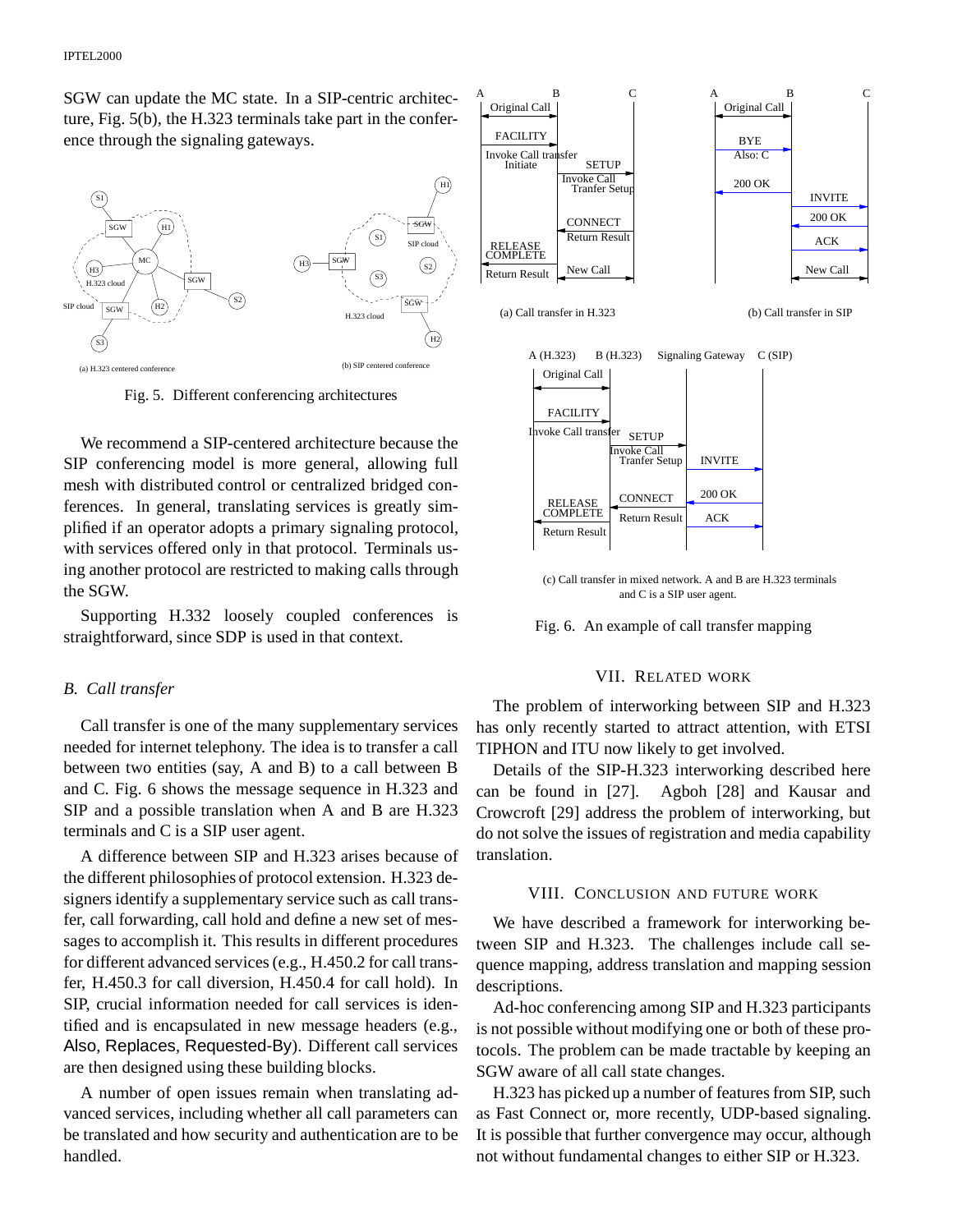We have implemented a basic signaling gateway using the OpenH323 library and a SIP signaling stack developed locally and demontrated a simple audio call setup between SIP user agents and Microsoft NetMeeting.

We have yet to address the issue of multistage translation, where two H.323 users communicate via a SIP gateway. It is not yet clear how common such a scenario would be, given direct network connectivity between the two parties.

## IX. ACKNOWLEDGMENTS

We would like to thank the members of the sip-h323 mailing list (sip-h323@eGroups.com) for their comments.

#### **REFERENCES**

- [1] M. Handley, H. Schulzrinne, E. Schooler, and J. Rosenberg, "SIP: session initiation protocol," Request for Comments (Proposed Standard) 2543, Internet Engineering Task Force, Mar. 1999.
- [2] Henning Schulzrinne and Jonathan Rosenberg, "Internet telephony: Architecture and protocols – an IETF perspective," *Computer Networks and ISDN Systems*, vol. 31, no. 3, pp. 237–255, Feb. 1999.
- [3] M. Handley and V. Jacobson, "SDP: session description protocol," Request for Comments (Proposed Standard) 2327, Internet Engineering Task Force, Apr. 1998.
- [4] International Telecommunication Union, "Packet based multimedia communication systems," Recommendation H.323, Telecommunication Standardization Sector of ITU, Geneva, Switzerland, Feb. 1998.
- [5] James Toga and Joerg Ott, "ITU-T standardization activities for interactive multimedia communications on packet-based networks: H.323 and related recommendations," *Computer Networks and ISDN Systems*, vol. 31, no. 3, pp. 205–223, Feb. 1999.
- [6] International Telecommunication Union, "Narrow-band visual telephone systems and terminal equipment," Recommendation H.320, Telecommunication Standardization Sector of ITU, Geneva, Switzerland, May 1999.
- [7] International Telecommunication Union, "Terminal for low bit-rate multimedia communication," Recommendation H.324, Telecommunication Standardization Sector of ITU, Geneva, Switzerland, Feb. 1998.
- [8] R. Fielding, J. Gettys, J. Mogul, H. Frystyk, L. Masinter, P. Leach, and T. Berners-Lee, "Hypertext transfer protocol – HTTP/1.1," Request for Comments (Draft Standard) 2616, Internet Engineering Task Force, June 1999.
- [9] H. Schulzrinne, A. Rao, and R. Lanphier, "Real time streaming protocol (RTSP)," Request for Comments (Proposed Standard) 2326, Internet Engineering Task Force, Apr. 1998.
- [10] Henning Schulzrinne and Jonathan Rosenberg, "A comparison of SIP and H.323 for internet telephony," in *Proc. International Workshop on Network and Operating System Support for Digital Audio and Video (NOSSDAV)*, Cambridge, England, July 1998, pp. 83–86.
- [11] Ismail Dalgic and Hanlin Fang, "Comparison of H.323 and SIP for IP telephony signaling," in *Proc. of Photonics East*, Boston, Massachusetts, Sept. 1999, SPIE.
- [12] H. Schulzrinne, S. Casner, R. Frederick, and V. Jacobson, "RTP: a transport protocol for real-time applications," Request for

Comments (Proposed Standard) 1889, Internet Engineering Task Force, Jan. 1996.

- [13] P. Cordell, "Conversational multimedia URLs," Internet Draft, Internet Engineering Task Force, Dec. 1997, Work in progress.
- [14] International Telecommunication Union, "Media stream packetization and synchronization on non-guaranteed quality of service LANs," Recommendation H.225.0, Telecommunication Standardization Sector of ITU, Geneva, Switzerland, Nov. 1996.
- [15] International Telecommunication Union, "Control protocol for multimedia communication," Recommendation H.245, Telecommunication Standardization Sector of ITU, Geneva, Switzerland, Feb. 1998.
- [16] International Telecommunication Union, "H.323 extended for loosely coupled conferences," Recommendation H.332, Telecommunication Standardization Sector of ITU, Geneva, Switzerland, Sept. 1998.
- [17] International Telecommunication Union, "Security and encryption for H-Series (H.323 and other H.245-based) multimedia terminals," Recommendation H.235, Telecommunication Standardization Sector of ITU, Geneva, Switzerland, Feb. 1998.
- [18] International Telecommunication Union, "Interworking of hseries multimedia terminals with H-Series multimedia terminals and voice/voicebandterminals on GSTN and ISDN," Recommendation H.246, Telecommunication Standardization Sector of ITU, Geneva, Switzerland, Feb. 1998.
- [19] International Telecommunication Union, "Generic functional protocol for the support of supplementary services in h.323," Recommendation H.450.1, Telecommunication Standardization Sector of ITU, Geneva, Switzerland, Feb. 1998.
- [20] International Telecommunication Union, "Call transfer supplementary service for H.323," Recommendation H.450.2, Telecommunication Standardization Sector of ITU, Geneva, Switzerland, Feb. 1998.
- [21] International Telecommunication Union, "Call diversion supplementary service for H.323," Recommendation H.450.3, Telecommunication Standardization Sector of ITU, Geneva, Switzerland, Sept. 1997.
- [22] International Telecommunication Union, "Digital subscriber signalling system no. 1 (dss 1) - isdn user-network interface layer 3 specification for basic call control," Recommendation Q.931, Telecommunication Standardization Sector of ITU, Geneva, Switzerland, Mar. 1993.
- [23] H. Schulzrinne and J. Rosenberg, "SIP call control services," Internet Draft, Internet Engineering Task Force, June 1999, Work in progress.
- [24] Henning Schulzrinne and Jonathan Rosenberg, "Signaling for internet telephony," Technical Report CUCS-005-98, Columbia University, New York, New York, Feb. 1998.
- [25] Olivier Hersent, David Gurle, and Jean-Pierre Petit, *IP telephony*, Addison Wesley, Reading, Massachusetts, 2000.
- [26] A. Vaha-Sipila, "URLs for telephone calls," Internet Draft, Internet Engineering Task Force, Dec. 1999, Work in progress.
- [27] K. Singh and H. Schulzrinne, "Interworking between SIP/SDP and H.323," Internet Draft, Internet Engineering Task Force, Jan. 2000, Work in progress.
- [28] Charles Agboh, "A study of two main ip telephony signaling protocols: H.323 signaling and sip; a comparison and a signaling gateway specification," M.S. thesis, Unversite Libre de Bruxelles (ULB), Facuts des Science, Dpartment Informatique, Brussels, Belgium, 1999, supervised by Eric Manie.
- [29] Nadia Kausar and Jon Crowcroft, "An architecture of conference control functions," in *Proc. of Photonics East*, Boston, Massachusetts, Sept. 1999, SPIE.